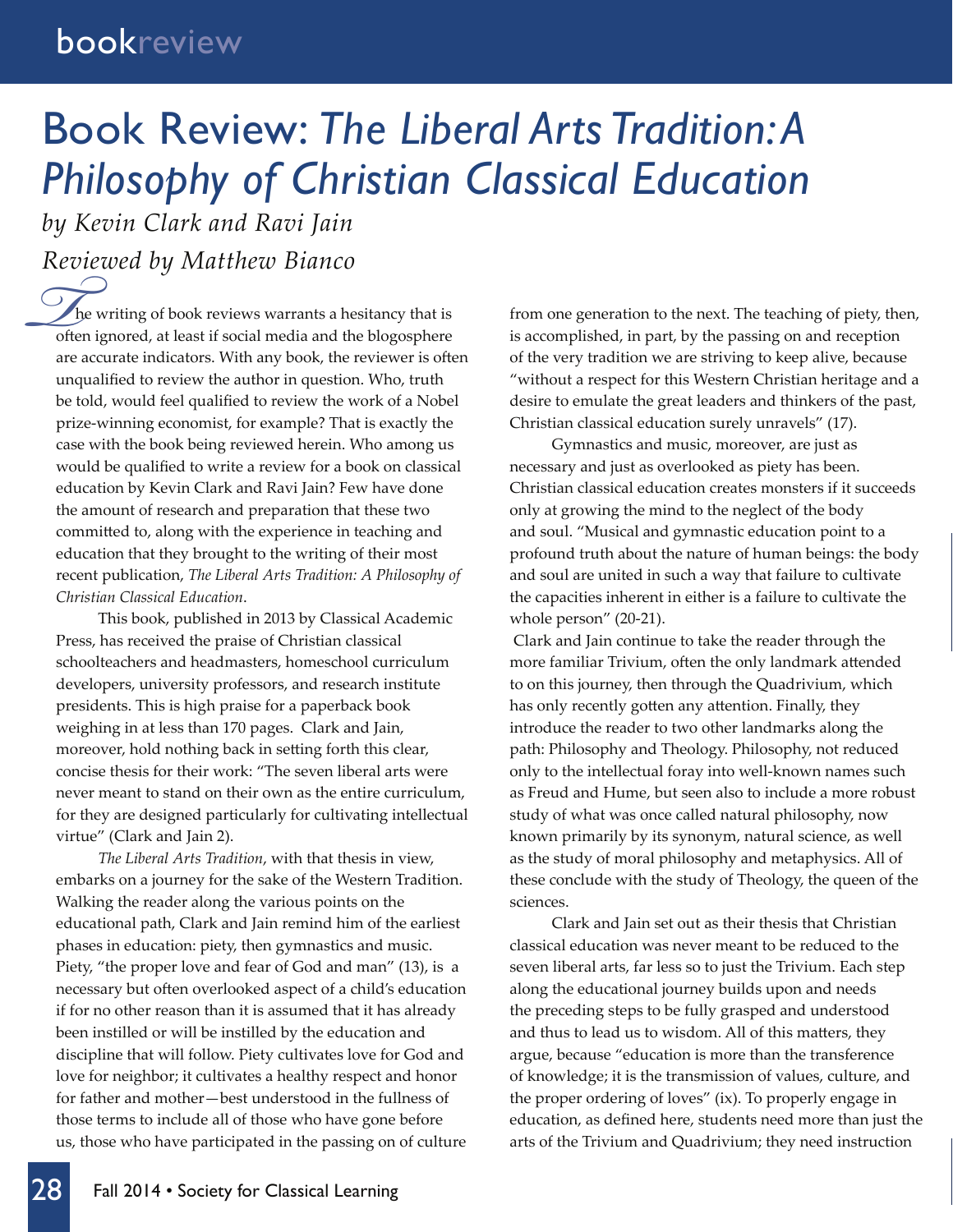in piety, music, and gymnastics. They need instruction in philosophy and theology. They need an education of the whole human person.

Most readers will have already grasped the importance of the Trivium, yet Clark and Jain show how it connects to the previous concepts of piety, music, and gymnastics too often ignored. For example, "dialectic is the art of reasoning through the voluminous material encountered in a thorough musical and grammatical education" (41) and an education in piety, one might add. Dialectic is not the art of reasoning through what a student has just encountered, but through this and all of the previous information encountered throughout his life. Add to this the case for the Quadrivium: "the study of mathematics leads the mind toward pure reason and cultivates the love of wisdom.... The mind learns to transcend the level of changing opinions to identify objective truth" (50). The latter serves as a great aid applied to previous studies through the Trivium, and the former is a great aid that will lead students through the study of philosophy (for that is what the phrase 'love of wisdom' means) as well as theology.

Piety, which inculcates love for God, neighbor, and our cultural inheritance, is precisely what is lacking in modern education: "This rejection of the past, our neighbor, and nature, may in fact be the hallmark of modernity" (11). Gymnastics, moreover, is necessary, Clark and Jain rightly conclude, precisely because "education is not merely an intellectual affair, no matter how intellect-centered it must be, because human beings are not merely minds.... A full curriculum must cultivate the good of the whole person, soul and body" (23). And, musical education, they show, "considers some of the same 'subjects' as the liberal arts, [although] it does so from the perspective of forming the heart, the sense of wonder, and the affections. It contains in seed form the liberal arts and the philosophies. What is





and rhetoric. **"Classical Academic Press has successfully created a truly classical writing program for the modern student."** -Sarah, Amongst Lovely Things

The Writing & Rhetoric series is a creative approach to the Classical Progymnasmata. Its<br>method employs fluent reading, careful listening, models for imitation, and progressive  $\blacksquare$  method employs fluent reading, careful listening, models for imitation, and progressive steps. Students learn best by reading excellent, whole-story examples of literature and by growing their skills through imitation. In this series, you can expect your students to grow in all forms of modern composition—narrative, expository, descriptive, and persuasive—while at the same time developing unique rhetorical muscle. Each exercise is intended to impart a skill (or tool) that can be employed in all kinds of writing and speaking. The exercises are arranged from simple to more complex. What's more, the exercises are cumulative,

meaning that later exercises incorporate the skills acquired in the preceding ones. This method derives its strength from the incremental and thorough development of each form of writing. The Writing & Rhetoric series is a stepby-step apprenticeship in the art of writing



 $50$  ClassicalAcademicPress.com